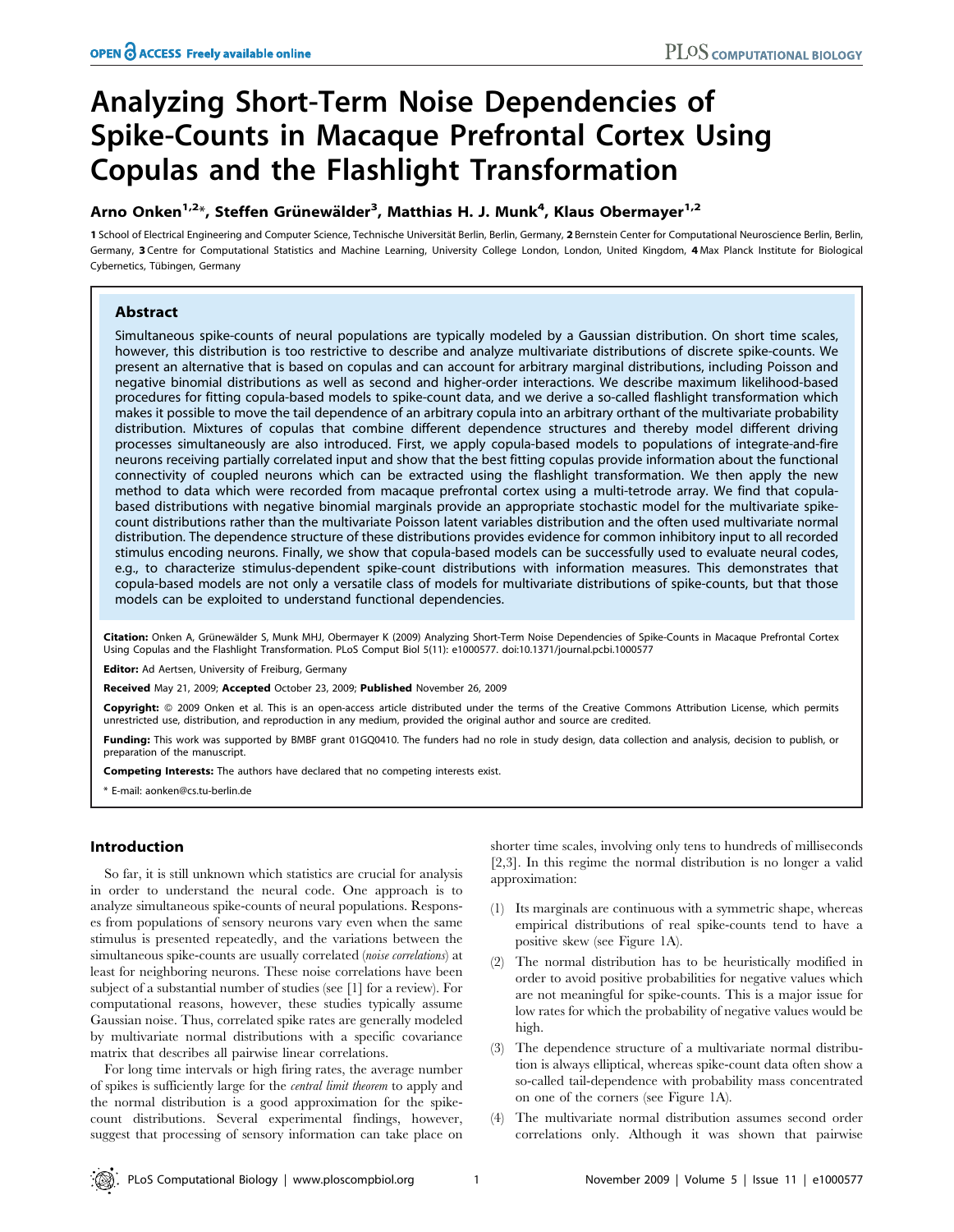## Author Summary

The brain has an enormous number of neurons that do not work alone but in an ensemble. Yet, mostly individual neurons were measured in the past and therefore models were restricted to independent neurons. With the advent of new multi-electrode techniques, however, it becomes possible to measure a great number of neurons simultaneously. As a result, models of how populations of neurons co-vary are becoming increasingly important. Here, we describe such a framework based on so-called copulas. Copulas allow to separate the neural variation structure of the population from the variability of the individual neurons. Contrary to standard models, versatile dependence structures can be described using this approach. We explore what additional information is provided by the detailed dependence. For simulated neurons, we show that the variation structure of the population allows inference of the underlying connectivity structure of the neurons. The power of the approach is demonstrated on a memory experiment in macaque monkey. We show that our framework describes the measurements better than the standard models and identify possible network connections of the measured neurons.

interactions are sufficient for describing the spike-count distributions of retinal ganglion cells and cortex cells in vitro [4], there is evidence for significant higher order interactions of spike-counts recorded from cortical areas in vivo [5].

Though not widespread for modeling spike-counts, alternative models have been proposed in previous studies that have Poisson distributed marginals and separate parameters for higher order correlations, e.g. the multiple interaction process model [6] and the compound Poisson model [7]. Both models are point processes. In terms of their induced spike-count distributions these models are special cases of the multivariate Poisson latent variables distribution first introduced by Kawamura [8] and presented in a compact matrix notation by Karlis and Meligkotsidou [9]. Similar to the multivariate normal distribution this model has also a couple of shortcomings for spike-count modeling: (1) Only Poissonmarginals can be modeled. (2) Negative correlations cannot be represented. (3) The dependence structure is inflexible: features like tail dependence cannot be modeled.

We use and extend a versatile class of models for multivariate discrete distributions that overcome the shortcomings of the aforementioned models [10,11]. These models are based on the concept of copulas [12], which allow to combine arbitrary marginal distributions using a rich set of dependence structures. In neuroscience they were also applied to model the distribution of continuous first-spike-latencies [13].

Figure 1 illustrates the copula concept using spike-count data from two real neurons. Figure 1A shows the bivariate empirical distribution and its two marginals. The distribution of the counts depends on the length of the time bin that is used to count the spikes, here 100 ms. In the case considered, the correlation at low counts is higher than at high counts. This is called lower tail dependence [12]. Figure 1B shows the discretized and rectified multivariate normal distribution. On the other hand, the spikecount probabilities for a copula-based distribution (Figure 1C) correspond well to the empirical distribution in Figure 1A.

The paper is organized as follows. The next Section ''Materials and Methods'' contains a description of methodological details regarding the multivariate normal distribution, the multivariate Poisson latent variables distribution, the copula approach for spikecounts and the model fitting procedures. In this section we will also introduce a novel transformation for copula families. The method is innovative and yields a novel result. We will then describe the computational model used to generate synthetic data and the experimental recording and analysis procedures. In the Section ''Results'' copula-based models will be applied to artificial data generated by integrate-and-fire models of coupled neural populations and to data recorded from macaque prefrontal cortex (PFC) during a visual memory task. The appropriateness of the models is also investigated. The paper concludes with a discussion of the strengths and weaknesses of the copula approach for spike-counts.

### Materials and Methods

#### Ethics Statement

All procedures were approved by the local authorities (Regierungspräsidium) and are in full compliance with the guidelines of the European Community (EUVD 86/609/EEC) for the care and use of laboratory animals.

#### The Discretized Multivariate Normal Distribution

The multivariate normal (MVN) distribution is characterized by a probability density over continuous variables  $x_1, \ldots, x_d$  and its



Figure 1. Modeling a spike-count distribution. (A) Normalized empirical distributions of spike-counts from a pair of neurons recorded in macaque prefrontal cortex (see Section ''Materials and Methods''). The bin size was 100 ms. Gray values of the squares denote the number of occurrences of pairs of spike-counts (dark to bright corresponding to low to high, see scale bar). The corresponding marginals are plotted below and left of the coordinate axes. The distribution is based on 431 occurrences. (B) Joint distribution and marginals of the discretized and rectified multivariate normal distribution with the mean and covariance matrix set to the sample mean and sample covariance matrix. (C) Joint distribution and marginals of the best fitting Clayton copula (see Section "Multivariate Spike-Count Distributions Based on Copulas", parameter:  $\alpha = 1.295$ ) and negative binomial marginals (parameters:  $\lambda_1 = 4.761, v_1 = 3.790, \lambda_2 = 1.479, v_2 = 1.166$ ). doi:10.1371/journal.pcbi.1000577.g001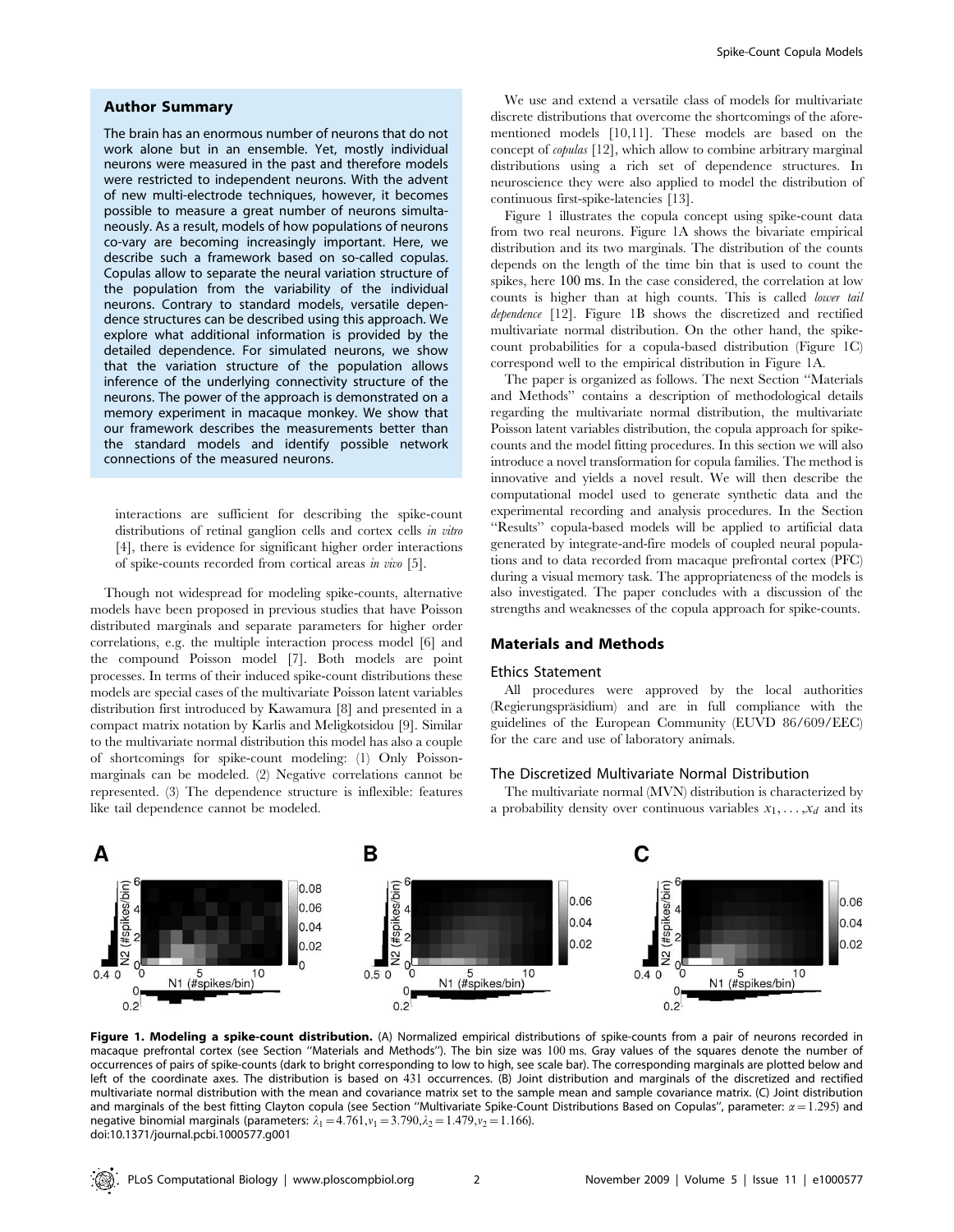cumulative distribution function (CDF) with mean  $\mu$  and covariance matrix  $\Sigma$  is given by

$$
\Phi_{\mu,\Sigma}(x_1,\ldots,x_d) = \int_{-\infty}^{x_1} \ldots \int_{-\infty}^{x_d} \frac{1}{(2\pi)^{d/2} |\Sigma|^{1/2}} \exp\bigg(-\frac{1}{2}(\mathbf{y}-\mu)^T \Sigma^{-1}(\mathbf{y}-\mu)\bigg) dy_1 \ldots dy_d.
$$

In order to apply it to spike-count distributions (which are discrete and non-negative) it is discretized and rectified (probability for negative values is set to zero). Its CDF is given by

$$
F_X(x_1,\ldots,x_d) = \begin{cases} \Phi_{\mu,\Sigma} \lfloor x_1 \rfloor, \ldots, \lfloor x_d \rfloor & \text{if } \forall i \in \{1,\ldots,d\} : x_i \geq 0, \\ 0 & \text{otherwise,} \end{cases}
$$

where  $\left| \cdot \right|$  denotes the floor operation for the discretization. The probability mass function will have peaks at the zero count rows, due to the rectification of the CDF. It would be desirable to distribute the cut off mass equally to the complete domain. However, this is infeasible for more than three dimensions, because the necessary normalization term is computationally too time-consuming. Note that  $\mu$  is no longer the mean of the distribution corresponding to  $F_X$ , because the mean is shifted to larger values as  $\Phi_{\mu,\Sigma}$  is rectified. This shift grows with the dimension d.

#### The Poisson Latent Variables Distribution

The Poisson latent variables distribution is characterized by a probability mass function (PMF) over non-negative integer variables  $x_1, \ldots, x_d$  [9]. A random variable X with this distribution is composed of  $k \in \{ 1, \ldots, 2^d-1 \}$  latent variables  $Y_1, \ldots, Y_k$ . These latent variables are independent univariate Poisson distributed with rates  $\lambda_1, \ldots, \lambda_k \geq 0$ . X takes the form  $X = AY$ , where  $A \in \{0,1\}^{d \times k}$  is a mixture matrix. The PMF of X is then given by

$$
P_X(x_1,\ldots,x_d) = \sum_{\{y \mid Ay = x\}} P_Y(y)
$$
  
= 
$$
\exp\left(-\sum_{i=1}^k \lambda_i\right) \sum_{\{y \mid Ay = x\}} \prod_{i=1}^k \frac{(\lambda_i)^{y_i}}{y_i!}.
$$

When we set k to  $2^d-1$  we can vary all pairwise and higher order interactions separately using the rates of the latent variables. However, only non-negative correlations can be modeled, because the rates of the latent variables are non-negative. Furthermore, the  $X_i$  are marginally Poisson distributed.

#### Copula Models of Multivariate Distributions

A copula is a cumulative distribution function (CDF) which is defined on the unit hypercube and which has uniform marginals [12]. Formally, a copula  $C$  is defined as follows:

**Definition 1.** A d-copula is a function  $C : [0,1]^d \rightarrow [0,1]$  such that  $\forall \mathbf{u} \in [0,1]^d$ :

\n- 1. 
$$
C(\mathbf{u}) = 0
$$
 if at least one coordinate of **u** is 0.
\n- 2.  $C(\mathbf{u}) = u_k$  if all coordinates of **u** are 1 except  $u_k$ .
\n- 3. Let  $V_C([u, v]) = \sum_{i_1=1}^2 \cdots \sum_{i_d=1}^2 (-1)^{i_1 + \cdots + i_d} C(g_{1, i_1}, \ldots, g_{d, i_d}), g_{j,1} = u_j, g_{j,2} = v_j$ , then  $V_C([u, v]) \geq 0$  for all  $v \in [0, 1]^d$  with  $u \leq v$ .
\n

Property 3 states that the mass in every hypercube is nonnegative. Together with property 1 it guarantees that  $C$  is a proper CDF on the unit hypercube, whereas property 2 ensures uniform marginals.

Copulas can now be used to couple arbitrary marginal CDFs to form a joint CDF. This is formalized in Sklar's Theorem [12,14], which states:

**Theorem 1.** Let  $F_X$  be a d-dimensional cumulative distribution function with marginals  $F_{X_1},...,F_{X_d}$ . Then there exists a d-copula C such that for all  $\mathbf{r} \in Domain(F_X)$ :

$$
F_X(x_1,\ldots,x_d) = C(F_{X_1}(x_1),\ldots,F_{X_d}(x_d)).
$$

C is unique, if  $F_{X_1},...,F_{X_d}$  are all continuous, and unique on  $Range(F_{X_1}) \times \ldots \times Range(F_{X_d})$ , if  $F_{X_1},...,F_{X_d}$  are discrete.

Conversely, if C is a d-copula and  $F_{X_1},...,F_{X_d}$  are CDFs, then the function  $F_X$  defined by  $F_X(x_1, \ldots, x_d) = C(F_{X_1}(x_1), \ldots, F_{X_d}(x_d))$  is a d-dimensional CDF with marginals  $F_{X_1},...,F_{X_d}$ .

Theorem 1 provides a way to construct multivariate distributions by attaching marginal CDFs to copulas. Copulas make an attachment possible, because they have continuous uniform marginals. In the univariate case a continuous uniform distribution on the unit interval can be easily transformed into any other distribution by applying the inverse of its CDF (inversion method). In the case of discrete marginal distributions, however, typical measures of dependence, such as Pearson's correlation coefficient or Kendall's  $\tau$  are effected by the shape of these marginals. This is due to the restricted uniqueness of the copula to the range of the discrete marginal distributions [15]. Moreover, an interpretation of the dependence structure for varying discrete marginals is difficult [15]. In this study, copula families are compared with respect to fixed marginals.

#### Multivariate Spike-Count Distributions Based on Copulas

Our goal is to construct multivariate distributions for simultaneously recorded spike-counts that can model a wide range of dependence structures. Copulas make it possible to model multivariate distributions based on two distinct parts: the distributions of the individual elements and the dependence structure. Let us now assume that  $x_i$  represents the spike-count of neuron i within a given interval. According to Theorem 1 we can then describe the joint cumulative distribution function of the spike counts  $F_X$  by choosing a copula  $C_{\alpha}$  from a particular family, and by setting  $u_i = F_{X_i}(x_i)$  and  $F_X = C_\alpha(\boldsymbol{u})$ .  $F_{X_i}(x_i)$  are the models of the marginal distributions, i.e. the cumulative distributions of spikecounts of the individual neurons. Often, the Poisson distribution is a good approximation to spike-count variations of single neurons [16], hence the CDFs of the marginals take the form

$$
F_{X_i}(x; \lambda_i) = \sum_{k=0}^{\lfloor x \rfloor} \frac{\lambda_i^k}{k!} e^{-\lambda_i}.
$$

 $\lambda_i$  is the mean spike-count of neuron *i* for a given bin size. A more flexible marginal is the negative binomial distribution,

$$
F_{X_i}(r; \lambda_i, v_i) = \sum_{k=0}^{\lfloor r \rfloor} \frac{\lambda_i^k}{k!} \frac{1}{\left(1 + \frac{\lambda_i}{v_i}\right)^{v_i}} \frac{\Gamma(v_i + k)}{\Gamma(v_i)(v_i + \lambda_i)^k},
$$

which allows to model spike-count distributions showing overdispersion. Here  $\Gamma$  is the gamma function,  $\lambda_i$  is again the mean spike-count of neuron  $i$ , and  $v_i$  is a positive parameter, which controls the degree of overdispersion. The smaller the value of  $v_i$ , the greater is the Fano factor, and as  $v_i$  approaches infinity, the negative binomial distribution converges to the Poisson distribution.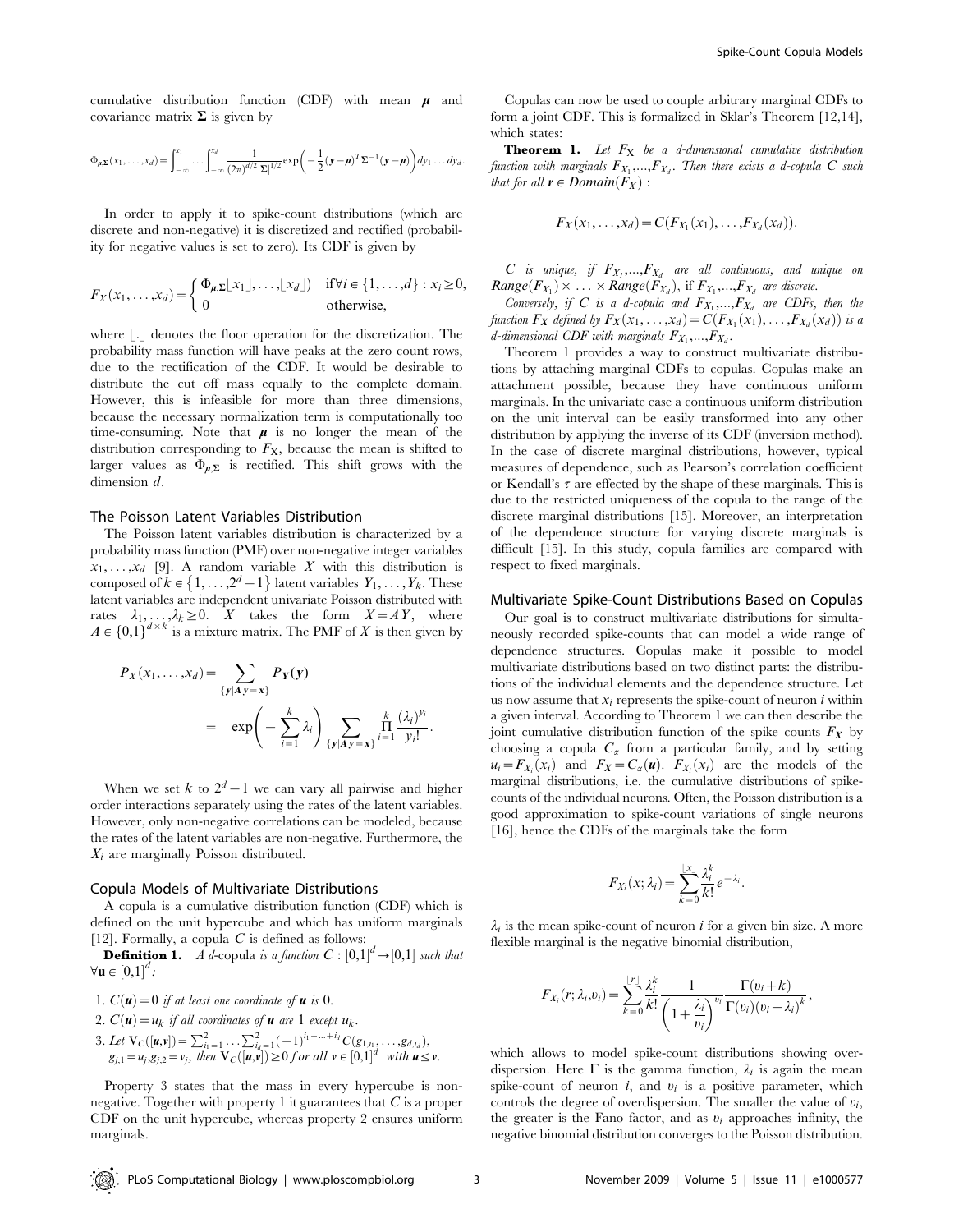Table 1. Five commonly used Copula families.

| Copula Family   | Cumulative Distribution Function $C_a$                                                                                                  | <b>Constraints</b>       |
|-----------------|-----------------------------------------------------------------------------------------------------------------------------------------|--------------------------|
| Clayton         | $\left(\max\left\{1-d+\sum_{i=1}^du_i^{-\alpha},0\right\}\right)^{-1/\alpha}$                                                           | $\alpha \in (0,\infty)$  |
| Gumbel-Hougaard | $\exp \left(-\left[\sum_{i=1}^{d}(-\ln u_{i})^{x}\right]^{1/x}\right)$                                                                  | $\alpha \in [1,\infty)$  |
| Frank           | $-\frac{1}{\alpha}\ln\left(1+\left(\Pi_{i=1}^{d}(e^{-\alpha u_i}-1)\right)(e^{-\alpha}-1)^{1-d}\right)$                                 | $\alpha \in (0,\infty)$  |
| Ali-Mikhail-Haq | $(\alpha-1)/(\alpha-\Pi_{i-1}^d ((1+\alpha(u_i-1))/u_i))$                                                                               | $\alpha \in (0,1)$       |
| <b>FGM</b>      | $\left(1+\sum_{k=2}^{d} \sum_{1 \leq j_1 <  < j_k \leq d} \alpha_{j_1 j_2  j_k} \prod_{i=1}^{k} (1-u_{j_i})\right) \prod_{i=1}^{d} u_i$ | See caption <sup>1</sup> |

Cumulative distribution functions of five copula families are listed. The parameter d denotes the dimension of the distribution.  $u_1, \ldots, u_d \in [0,1]$  are the function arguments. Constraints for the Farlie-Gumbel-Morgenstern family:  $\forall \varepsilon_1, \varepsilon_2, \ldots \varepsilon_d \in \{-1, 1\} : 1 + \sum_{k=2}^d \sum_{1 \le j_1 < \ldots < j_k \le d} \frac{\partial_j}{\partial j_1 j_2 \ldots j_k} \prod_{i=1}^k \varepsilon_{j_i} \ge 0$ . doi:10.1371/journal.pcbi.1000577.t001

The second part of the model is the copula family. Many different families have been discussed in the literature in the past. Families differ by the number of free parameters and by the class of dependence structures they can represent. The most simplistic copula is the product copula defined as  $\Pi(\mathbf{u})$  : =  $\prod_{i=1}^{d} u_i$  for which independence is attained. We selected a number of useful copula families (see Table 1). Figure 2 shows their bivariate probability density functions (PDFs).

The Clayton family has a so-called lower tail dependence: the correlation between its elements is higher for low values than for high values (see Figure 2A). The scalar parameter  $\alpha$  controls the strength of dependence. Note that  $\alpha$  does not only control the strength of pairwise interactions but also the degree of higher order interactions. We define  $C_0$ : =  $\Pi$ .

The Gumbel-Hougaard (short Gumbel) family has an upper tail dependence. Here, the region of high correlation is in the upper right corner of the density. Hence, the correlation between its elements is higher for high values than for low values (see Figure 2B). The scalar parameter  $\alpha$  controls the strength of dependence.

The Frank family has no tail dependence. There is no difference between the correlation for low and for high values (see Figure 2C). Again, the scalar parameter  $\alpha$  controls the strength of dependence and we define  $C_0$  :  $= \Pi$ .

The Ali-Mikhail-Haq (AMH) family models are positively ordered, i.e. for  $\alpha_1 \leq \alpha_2$  it holds for all  $\mathbf{u} : C_{\alpha_1}(\mathbf{u}) \leq C_{\alpha_2}(\mathbf{u})$  (see Figure 2D). Again we define  $C_0$  : =  $\Pi$ .

The Farlie-Gumbel-Morgenstern (FGM) family has  $2^d - d - 1$ parameters that individually determine the pairwise and higher order interactions. It has d parameters less than the Poisson latent variables distribution because the rates of the neurons can be parametrized by the marginals. Non-zero values of the parameter  $\alpha_{j_1j_2...j_k}$  indicate the presence of  $k^{th}$  order interaction. For  $\alpha_{j_1j_2...j_k}=0$  k<sup>th</sup> order interactions are absent. If, for example all  $\alpha_{j_1j_2...j_k}=0$  for  $k>2$ , the corresponding probability distribution includes only parameters of second order, similar to the multivariate normal distribution. The constraints on the parameters  $\alpha_{j_1j_2...j_k}$ , however, constrain the corresponding correlation to be small in terms of their absolute value.

#### The Flashlight Transformation and Mixtures of Copulas

We now introduce a novel extension of standard copula models, which is particularly useful for modeling distributions of spike-counts. It is based on the orthant dependence concept. Here, an *orthant* refers to one of the  $2<sup>d</sup>$  hypercubes of equal size in the unit hypercube, i.e. a ''corner'' of the copula distribution. Let us consider a distribution with a so-called lower tail dependence (see Figure 3A), i.e. a distribution, for which the correlation between spike-counts of two neurons is higher for low values than for high values. We now introduce the flashlight transformation which allows to shift the region of high correlation to an arbitrary orthant (see Figure 3B–D). The whole dependence structure between spike-counts is rotated accordingly, but remains unchanged otherwise. The transformation is a function that operates on CDFs. Yet, it rotates the corresponding PDF, not the CDF.

The flashlight transformation is specified in the following theorem (see Text S1 in the supplementary material):

**Theorem 2.** Let  $C_{\alpha}$  be a d-copula,  $I := \{1, \ldots, d\}, S \subseteq I$ , **Pu**( $\bigcap_{i \in S} \{U_i \le u_i\}$ ) :  $=C_{\alpha}(\mathbf{u})$  a measure, and  $C_{\alpha,S}^F(\mathbf{u}) := P_{\alpha}$  $\iint_{C} \frac{V_{\{i\in S\}}(U_i \leq u_i f) - \sum_{\alpha} u_i}{\left(\left(\bigcap_{i\in S} \{U_i > 1 - u_i\}\right) \cap \bigcap_{i\in S} \{U_i \leq u_i\}\right)\right)}$ . Then  $C_{\alpha,S}^F$  is a d-copula and can be expressed as



Figure 2. Bivariate copula probability densities of commonly used families. (A) Clayton copula ( $\alpha$  = 0.22). (B) Gumbel-Hougaard copula  $(\alpha=1.11)$ . (C) Frank copula ( $\alpha=0.91$ ). (D) Ali-Mikhail-Haq copula ( $\alpha=0.3$ ). (E) Farlie-Gumbel-Morgenstern copula ( $\alpha=0.45$ ). doi:10.1371/journal.pcbi.1000577.g002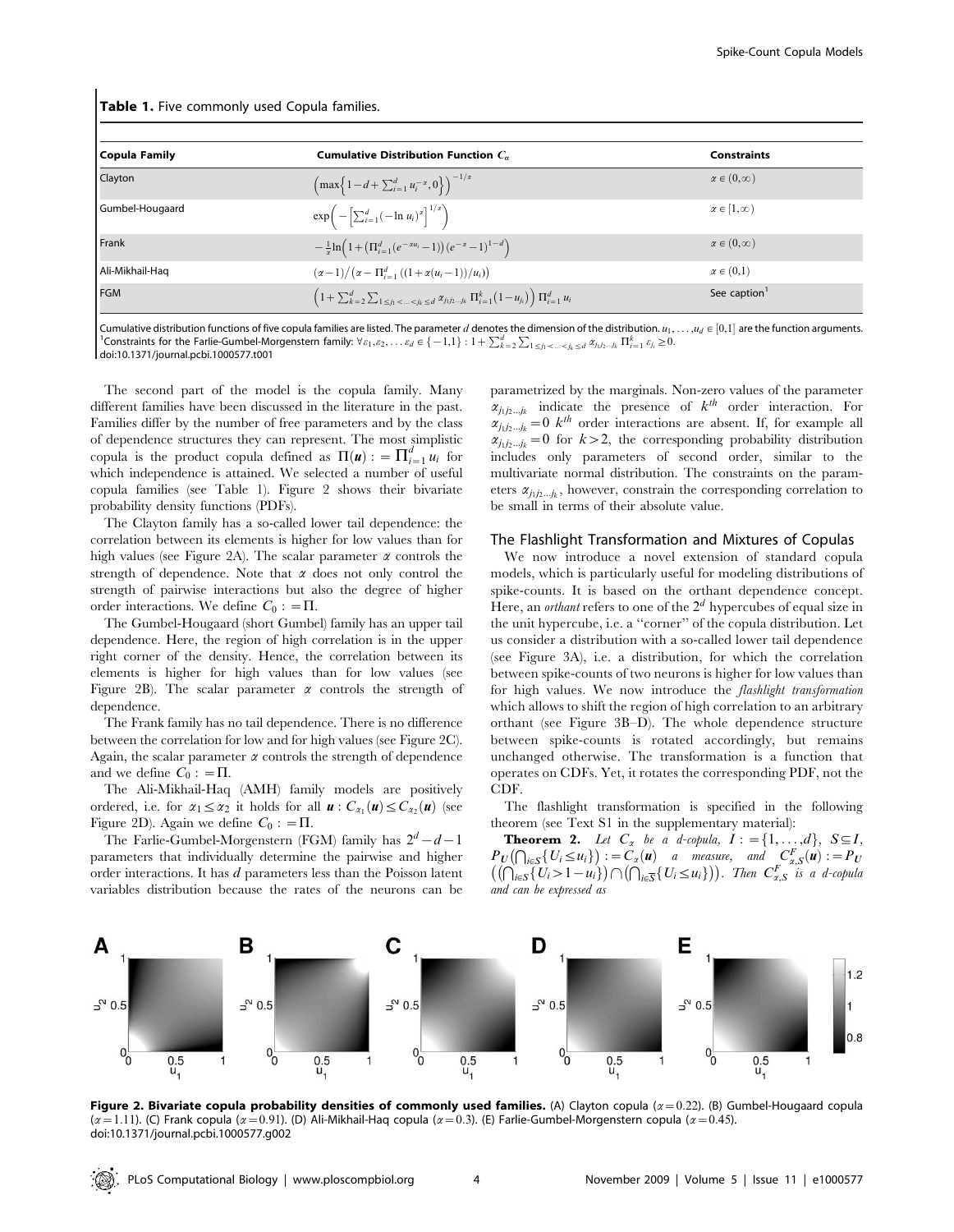

Figure 3. Probability densities of four different orthant dependencies generated by the flashlight transformation. The original distribution was the bivariate Clayton copula (parameter  $\alpha$  = 0.22). The transformation takes a set S as a parameter which contains the indices of the elements that are transformed. (A) Original Clayton copula, which is also recovered for  $S=\emptyset$ . (B) Element 1 is transformed  $(S = \{1\})$ . (C) Element 2 is transformed  $(S = \{2\})$ . (D) Both elements are transformed  $(S = \{1,2\})$ . doi:10.1371/journal.pcbi.1000577.g003

$$
C_{\alpha,S}^{F}(\mathbf{u}) = \sum_{A \subseteq S} (-1)^{|A|} C_{\alpha}(\kappa_{S,A}(1,\mathbf{u}), \dots, \kappa_{S,A}(d,\mathbf{u})), \quad (1)
$$
  
- 
$$
\int 1 - u_i \text{ if } i \in A,
$$

where  $\overline{S} = I \setminus S$  and  $\kappa_{S,A}(i,\boldsymbol{\mu}) = \begin{cases}$ 1 if  $i \in S \setminus A$ ,  $u_i$  if  $i \in S$ .  $\mathbf{I}$ 

The flashlight transformation is a generalization of the so-called survival transformation, which is well known in the economics literature [17], and which is recovered for  $S=I$ . An example is shown in Figure 3D.

For heterogeneous data more versatile dependence structures are required. In order to generate this flexibility, one can construct finite mixtures of copulas each of which is weighted by a parameter  $z_i$  [18]. The CDF of mixtures of copulas takes the following form:

$$
C_{\alpha_1,\dots,\alpha_m}=\sum_{i=1}^m z_i C_{\alpha_i}^i.
$$

The latent variable  $z_i$  represents the responsibility of the corresponding copula  $C^i_{\alpha_i}$ .

#### Model Fitting

Once a family of marginal distributions and a family of copulas for describing the dependence structure has been selected, model parameters have to be estimated from the data, i.e. from the empirical distribution. Here we suggest a method which is similar to maximum likelihood estimation.

Theorem 1 provides a method to construct multivariate CDFs based on copulas. Therefore, the approach yields a CDF of a multivariate distribution. In order to calculate the likelihood we have to transform the CDF to a probability mass function (PMF).

For this purpose we define the sets  $A = \{X_1 \le x_1, \ldots, X_d \le x_d\}$ and  $A_i = \{X_1 \le x_1, \ldots, X_d \le x_d, X_i \le x_i - 1\}, i \in \{1, \ldots, d\}.$  The probability of a particular set of spike-counts  $\mathbf{x}=(x_1, \ldots, x_d)$  can then be expressed using only the CDF  $F_X$ , making use of the socalled inclusion-exclusion principle of Poincaré and Sylvester [19]:

$$
P_X(\mathbf{x}) = P\left(A \setminus \bigcup_{i=1}^d A_i\right) = P(A) - \sum_{k=1}^d (-1)^{k-1} \sum_{\substack{I \subseteq \{1,\ldots,d\}, \\ |I| = k}} P\left(\bigcap_{i \in I} A_i\right)
$$
  

$$
= F_X(\mathbf{x}) - \sum_{k=1}^d (-1)^{k-1} \sum_{\substack{m \in \{0,1\}^d, \\ \sum m_i = k}} F_X(x_1 - m_1, \ldots, x_d - m_d) \tag{2}
$$
  

$$
= \sum_{k=0}^d (-1)^k \sum_{\substack{m \in \{0,1\}^d, \\ m \in \{0,1\}^d, \\ \sum m_i = k}} F_X(x_1 - m_1, \ldots, x_d - m_d).
$$

Let

$$
\mathcal{L}_i(\boldsymbol{\theta_i}) = \sum_{t=1}^T \log P_{X_i}(r_{i,t}; \boldsymbol{\theta_i}), \quad i = 1, \ldots, d
$$

denote the sum of log likelihoods of the marginal distribution  $P_{X_i}(x_{i,t};\theta_i)$ , where  $\theta_i$  are the parameters of the chosen family of marginals. Furthermore, let

$$
\mathcal{L}(\boldsymbol{\alpha},\boldsymbol{\theta}_1,\ldots,\boldsymbol{\theta}_d)=\sum_{t=1}^T\log P_X(\boldsymbol{x}_t;\boldsymbol{\alpha},\boldsymbol{\theta}_1,\ldots,\boldsymbol{\theta}_d)
$$

be the log likelihood of the joint probability mass function, where  $\alpha$  denotes the parameter of the chosen copula family. The socalled inference for margins (IFM) method [20] now proceeds in two steps. First, the marginal likelihoods are maximized separately:

$$
\widehat{\theta_i} = \arg \max_{\theta_i} \{ \mathcal{L}_i(\theta_i) \}.
$$

Then, the full likelihood is maximized given the estimated marginal parameters:

$$
\widehat{\boldsymbol{a}} = \underset{\boldsymbol{a}}{\operatorname{argmax}} \Big\{ \mathcal{L} \Big( \boldsymbol{a}, \widehat{\boldsymbol{\theta}}_1, ..., \widehat{\boldsymbol{\theta}}_{\boldsymbol{d}} \Big) \Big\}.
$$

It was shown that the IFM estimator is asymptotically efficient [20]. The estimator is computationally more convenient than the maximum likelihood estimator, because parameter optimization in low dimensional parameter spaces needs less computation time.

Depending on whether the copula parameters are constrained, either the Nelder-Mead simplex method for unconstrained nonlinear optimization [21] or the line-search algorithm for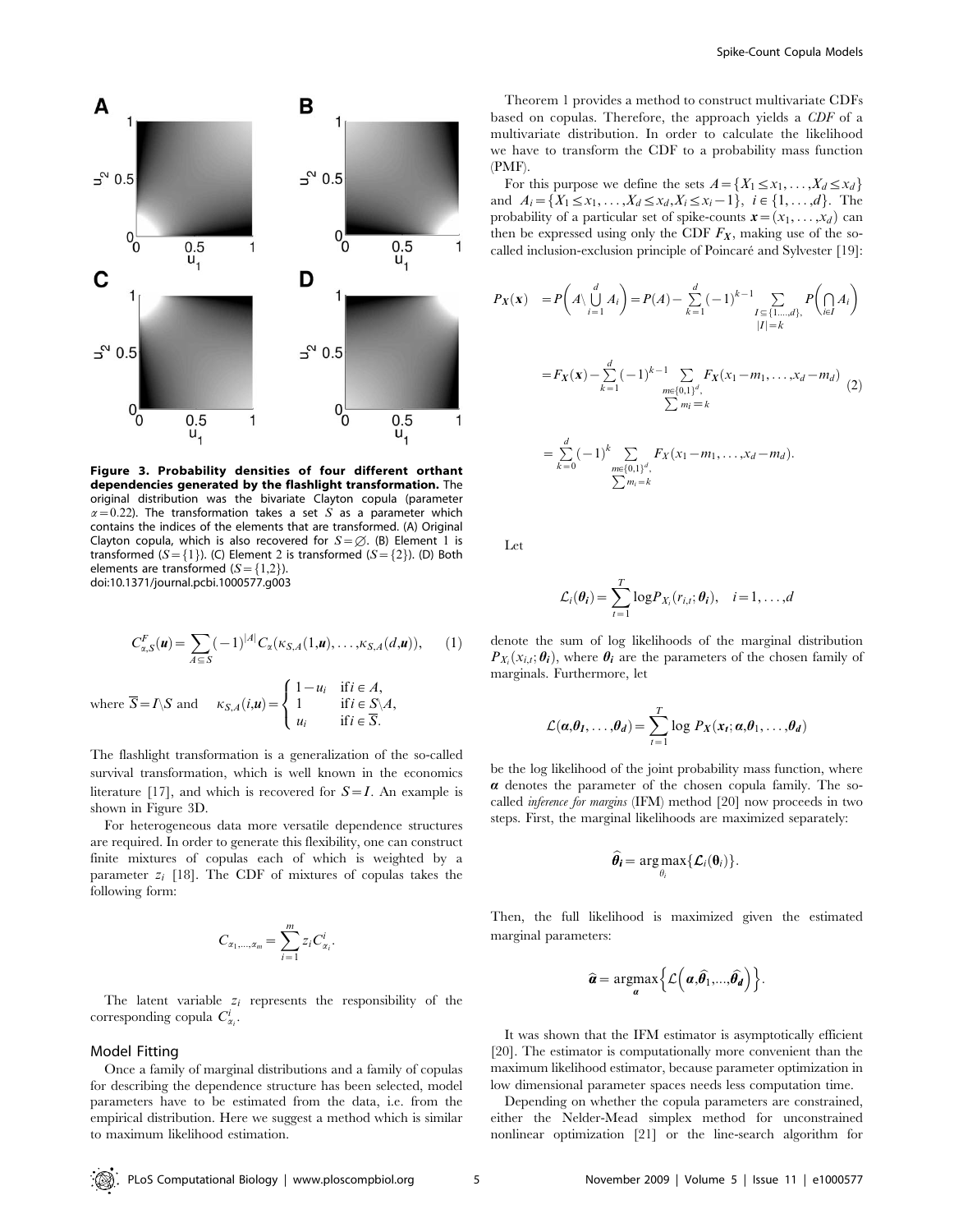constrained nonlinear optimization [22] can be applied to estimate the copula parameters using Eqn 2 as the objective function.

For mixtures of copulas, where the values of the latent variables  $z_i$  have to be estimated in addition, we suggest to use the expectation-maximization algorithm [23,24]. In the expectation step, the weights  $z_i$  are updated using

$$
z_i^{t+1} = \frac{1}{n_{trials}} \sum_{s=1}^{n_{trials}} \frac{z_i^t P_X^{C^i}(\mathbf{r}_s | \boldsymbol{\alpha}_i^t)}{\sum_j z_j^t P_X^{C^j}(\mathbf{r}_s | \boldsymbol{\alpha}_j^t)},
$$

where  $P_X^{C^i}$  is the PMF of the model based on the copula  $C^i$ . In the maximization step the copula parameters  $\boldsymbol{\alpha_i^{t+1}}$  are determined for fixed values of  $z_i^{t+1}$  by applying the IFM method. Both steps are repeated until parameter values converge.

## Leaky Integrate-and-Fire Model for Generation of Synthetic Data

The leaky integrate-and-fire neuron is a simple neuron model that models only subthreshold membrane potentials. The equation for the membrane potential is given by

$$
\tau_m \frac{dV}{dt} = E_L - V + R_m I_s,
$$

where  $E_L$  denotes the resting membrane potential,  $R_m$  is the total membrane resistance,  $I_s$  is the synaptic input current, and  $\tau_m$  is the time constant. The model is completed by a rule which states that whenever V reaches a threshold  $V_{th}$ , an action potential is fired and V is reset to  $V_{reset}$  [25]. In all of our simulations we used  $\tau_m = 20$  ms,  $R_m = 20$  M $\Omega$ ,  $V_{th} = -50$  mV,  $E_L = V_{reset} =$  $R_m = 20 \text{ M}\Omega$ ,  $V_{th} = -50 \text{ mV}$ ,  $E_L = V_{reset}$  $-65$  mV, and initialized V with  $-65$  mV. These are typical values that can be found in [25].

Current-based synaptic input for an isolated presynaptic release that occurs at time  $t=0$  can be modeled by the so-called  $\alpha$ function [25]:

$$
I_s = I_{max} \frac{t}{\tau_s} \exp(1 - t/\tau_s).
$$

The function reaches its peak  $I_{max}$  at time  $t = \tau_s$  and then decays with time constant  $\tau_s$ . We can model an excitatory synapse by a positive  $I_{max}$  and an inhibitory synapse by a negative  $I_{max}$ . We used  $I_{max}$  = 500 pA for excitatory synapses,  $I_{max}$  = -500 pA for inhibitory synapses, and  $\tau_s = 5$  ms.

#### Multi-Tetrode Recordings

Neural activity was recorded from the lateral prefrontal cortex within an area of  $2\times2$  mm<sup>2</sup> located on the ventral bank of the principal sulcus of an adult female rhesus monkey (macaca mulatta). Recordings were performed simultaneously from up to 16 adjacent sites with an array of individually movable fiber micro-tetrodes (manufactured by Thomas Recording) with an inter-tetrode distance of 500 micrometers. Data were sampled at 32 kHz and bandpass filtered between 0:5 kHz and 10 kHz. Recording positions of individual electrodes were chosen to maximize the recorded activity and the signal quality. The recorded data were processed by a principal component analysis-based spike sorting method. Automatic cluster cutting was manually corrected by subsequent cluster merging if indicated by quantitative criteria such as the ISI-histograms or amplitude stability.

Activity was recorded while the monkey performed a visual working memory task. One out of 20 visual stimuli (fruits and vegetables) were presented for approximately 650 ms. After a delay of 3 s, during which the monkey had to memorize the sample, a test stimulus (''test'') was presented and the monkey had to decide by differential button press whether both stimuli were the same or not. Correct responses were rewarded. Match and nonmatch trials were randomly presented with equal probability  $(0.50)$ .

Data preprocessing. We selected six neurons with stimulus specific responses, i.e. those neurons whose firing rate averaged over the time interval of presentation of the sample stimulus changed most compared to the pre-stimulus interval baseline. It turned out that each of these neurons was recorded from a different tetrode.

Spike trains were analyzed separately for each of the 20 different stimuli and the four trial intervals: pre-stimulus, sample stimulus presentation, delay, and test stimulus presentation. Spike trains were binned into successive 100 ms intervals and converted into six dimensional spike-counts for each bin. Due to the different interval lengths, the total sample size per condition varied between 224 and 1793. A representative example of the empirical distribution of a pair of these counts is presented in Figure 1A.

#### Estimation of Mutual Information

The mutual information between spike-counts  $X$  and stimuli is given by

$$
I(X; S) = \sum_{s \in M_S} P_S(s) \sum_{x \in \mathbb{N}^d} P_X(x|s) \log_2 \left( \frac{P_X(x|s)}{\sum_{s' \in M_S} P_S(s') P_X(x|s')} \right), (3)
$$

where  $M<sub>S</sub>$  is the set of stimuli,  $P<sub>S</sub>$  is the probability distribution over the stimuli, and  $P_X(x|s)$  is the likelihood of a neural response **x** given a stimulus s. For higher dimensions d the sum over  $\mathbf{x} \in \mathbb{N}^d$ prohibits an exact computation of  $I(X; S)$ , since the number of terms of the sum grows exponentially with  $d$ . The evaluation of this sum is therefore practically infeasible unless the number of neurons is very small. However, we can estimate the mutual information using Monte Carlo sampling. For each of the stimuli s, we can estimate the second sum by drawing samples  $x_i$  with probability  $P_X(x_i|s)$ . The term

$$
\frac{1}{k}\sum_{i=1}^k \log_2 \left( \frac{P_X(\mathbf{x}_i|s)}{\sum_{s' \in M_S} P_S(s')P_X(\mathbf{x}_i|s')} \right)
$$

will then converge to the second sum in Eqn 3, as  $k$  approaches infinity [26].

## Results

#### Reliability of Model Estimation

Typically the number of samples that can be obtained in electro-physiological experiments is small. Thus, it might appear to be hopeless to estimate a multidimensional model with a detailed dependence structure. However, since our marginal distributions are discrete the copula matters only at a small number of points. In the following, we will demonstrate that it is not always necessary to obtain a great number of samples for a reliable model estimation. For this purpose we selected the Clayton-copula model with negative binomial marginals as a ground truth model which was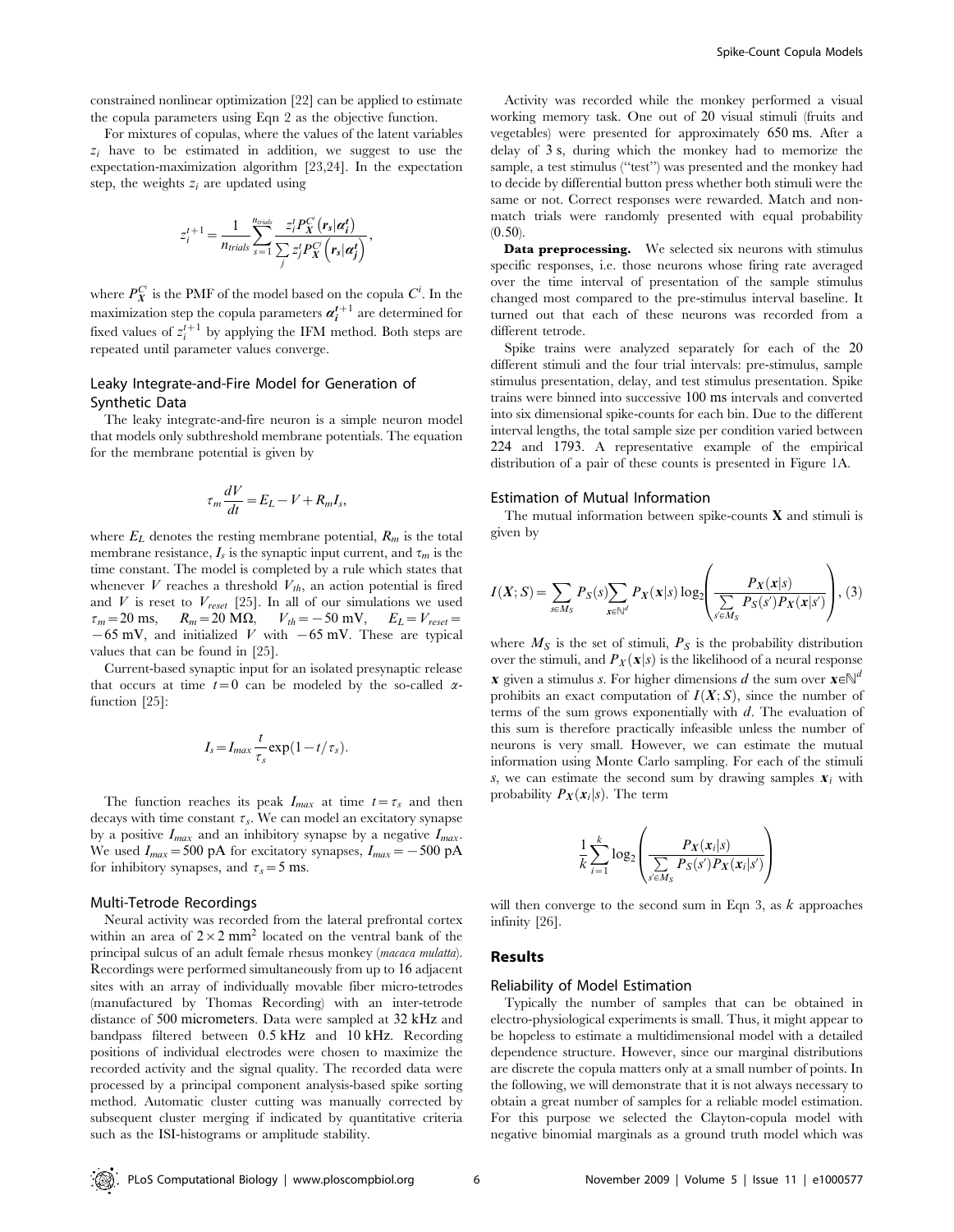used to draw samples. We calculated the deviation of the log likelihood of the estimated model from the log likelihood of the ground truth model in percent of the ground truth log likelihood. The correlation strength of the ground truth model was varied by the Clayton parameter. The results are shown in Figure 4 for three different Clayton parameters of the ground truth model. For moderate dependence strengths (as are typically found in the data) 400 samples were sufficient for estimations of the log likelihood with an error of less than  $0.5\%$ .

#### Application of Copula-Based Models to Synthetic Data

One cause for dependence between spike-counts of different neurons are common input populations. Therefore, we investigated network models with different types of common input. We set up two current based leaky integrate-and-fire neurons (see Section ''Materials and Methods'') and three input populations modeled as Poisson spike generators. The left input population projected only to neuron 1 and the right input population projected only to neuron 2. The center input population was the common input population, projecting to both neuron 1 and neuron 2. We investigated all four combinations of excitatory (E) and inhibitory (I) projections from the common population to the two neurons (see Figure 5A1–A4).

In this network model a lower tail dependence should arise if the projections from the common input projection are mostly inhibitory: each time the common population is active the firing rates of both neurons will decrease simultaneously. Therefore, only low spike-counts should be strongly correlated and the Clayton family should provide a good fit to the responses of such a network. Similarly, two excitatory projections should result in an upper tail dependence and other combinations should become apparent as dependence blobs in other corners of the probability density function of the copula. The flashlight transformation shifts the dependence blob of a given copula with orthant dependence into other orthants of the probability density function and is thus capable of modeling different types of common input populations in a stochastic manner. For two neurons, the lower left corner models an inhibitory input population, the upper right corner models an excitatory input population, and the other corners model a combination of excitatory and inhibitory input populations.

The spike trains of the two neurons were binned into 100 ms intervals. We applied copula-based models with negative binomial marginals to fit the generated data from the four models using the IFM method (see Section ''Model Fitting''). Four different copula families were applied: the unmodified bivariate Clayton family and the three remaining flashlight transformations of the Clayton family (Figure 3). Figure 5C1–C4 shows the log likelihoods of the fits for the corresponding networks as shown in Figure 5A1–A4. The respective model performed best for the combination of projection types of the common input population it was supposed to model, i.e. Clayton for I-I, Clayton survival for E-E, etc. Hence, by determining the best fitting transformation the most likely combination of input types could be identified. Each of the transformations could be associated with a distinct combination of projection types.

To investigate whether the results of the reconstruction depend on the strengths of the synapses we varied  $I_{max}$  between 100 pA and 1000 pA for excitatory synapses and between  $-1000$  pA and  $-100$  pA for inhibitory synapses (data not shown). While the relation of the best fitting copula families was constant across all strengths the differences between the curves decreased for decreasing strengths. For 100 pA it was hard to distinguish between the likelihoods of lower and upper tail dependencies. Therefore, tail dependencies were less pronounced in the spike-counts. In the multi-tetrode data, however, we found significant differences between the likelihoods of the copula families (see Section ''Application of Copula-Based Models to Multi-Tetrode Data'').

To investigate the impact of the bin size on the reconstruction performance we also binned the data into smaller and larger intervals (data not shown). When the bin size was too small or too large (10 ms and 500 ms) the reconstruction did not succeed. In the intermediate range (50 ms, 100 ms), however, the connection types could be reconstructed. This can be explained by the asymptotic distributions of the multivariate spike-counts. According to the central limit theorem the multivariate normal distribution provides a good approximation when the bin size is sufficiently large. Hence, tail dependencies will vanish. On the contrary, when the bin size becomes too small the marginal distributions are essentially Bernoulli distributed and the tail dependencies will vanish as well. Of course, the range of the intermediate bin size depends on the rates of the neurons. The larger the rates the smaller the bin sizes in the intermediate range. For the simulated data the rates were comparable to the data recorded from the prefrontal cortex (see Section ''Multi-Tetrode Recordings'').



Figure 4. Deviation of the estimated likelihood from the likelihood for different dependence strengths. The deviation is given in percent of the likelihood. Samples were drawn from a Clayton-copula model with negative binomial marginals. The marginals were parametrized by maximum likelihood estimates obtained on the entire data that is described in Section ''Multi-Tetrode Recordings''. The vertical axis indicates the number of samples in the training set. The evaluation took place on a separate set of 500 samples. Above the black line the deviation is smaller than 0.5%. (A) Correlation coefficient  $\rho = 0.1$ . (B) Correlation coefficient  $\rho = 0.5$ . (C) Correlation coefficient  $\rho = 0.9$ . doi:10.1371/journal.pcbi.1000577.g004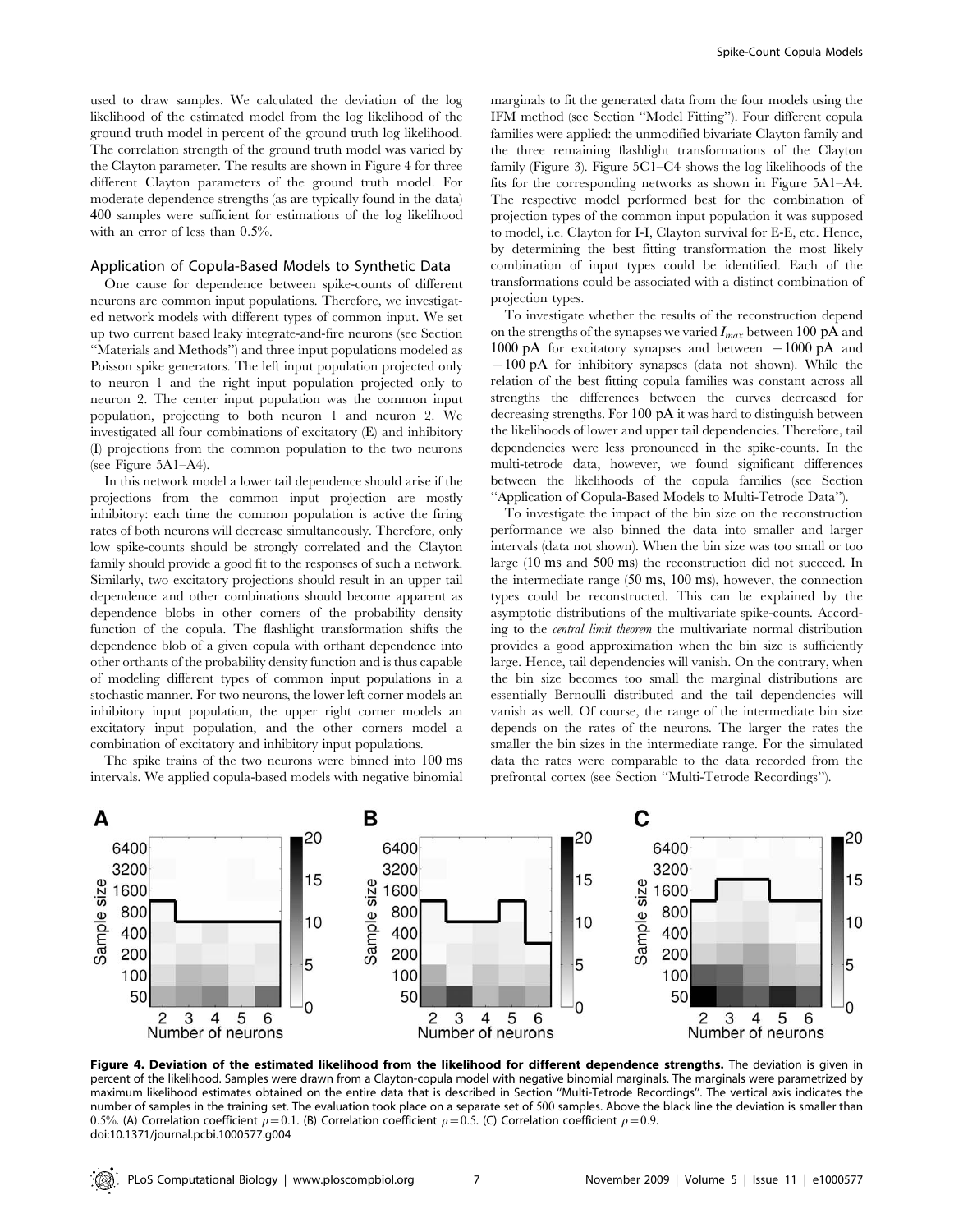

Figure 5. Copula-based analysis of bivariate spike-count data. (A1-A4) Neural network models used to generate the synthetic spike-count data. Two leaky integrate-and-fire neurons (''LIF1'' and ''LIF2'', see Section ''Materials and Methods'') receive spike inputs from three separate populations of neurons (rectangular boxes and circles), but only one population sends input to both of the neurons. All input spike trains were Poisson-distributed. Each neuron had a total inhibitory input rate of 600 Hz. We had three times as many excitatory spikes as inhibitory spikes. We increased the absolute correlation between the spike-counts by shifting the rate of the left and right populations to the center population. The center population was active in half the simulation time. The total simulation time amounted to 100 s. Spike-counts were calculated for 100 ms bins. (B) Empirical distribution for the model with an inhibitory input population (see A3) obtained for 100 ms bins and a correlation coefficient of 0:55. (C1– C4) Log likelihoods of the best fitting Clayton copulas with negative binomial marginals as a function of the strength of the input correlation. Plots shown (C1  $\rightarrow$  C4) correspond to the four different network models (A1  $\rightarrow$  A4). Dotted, dashed, solid, and dashed-dotted lines correspond to the best fitting Clayton copula with lower, lower-right, upper-left, and upper orthant dependence (see Figure 3). Copulas were fitted using the IFM estimators. doi:10.1371/journal.pcbi.1000577.g005

## Application of Copula-Based Models to Multi-Tetrode Data

Our copula-based models are capable of modeling different dependence structures with marginals that are tailored to single neuron spike-count distributions. Thus, we expected that the copula-based models would provide a much better fit to data recorded from real neurons than the multivariate normal distribution or the multivariate Poisson latent variables distribution. To test this, we applied copula-based models from different families and with different marginal distributions to data, which has been recorded from macaque prefrontal cortex for each of the twenty presented stimuli and each of the four phases (pre-stimulus presentation, stimulus presentation, delay, presentation of the test stimulus) of the visual working memory task. We compared the results to models of the discretized multivariate normal and the Poisson latent variables distribution (see Section ''Materials and Methods'')

We randomly selected 50 count vectors for each task phase and each stimulus as the validation set. We then estimated the model parameters on the remaining count vectors (training set) and used the validation set for obtaining an unbiased estimate of the likelihoods of the selected models.

We used the IFM-estimator for the copula-based models and the maximum likelihood estimator for the Poisson latent variables distribution. The parameters  $\mu$  and  $\Sigma$  of the discretized MVN distribution were estimated by the sample mean and the sample covariance matrix of the spike-counts. This procedure does not correspond to the maximum likelihood estimate of the discretized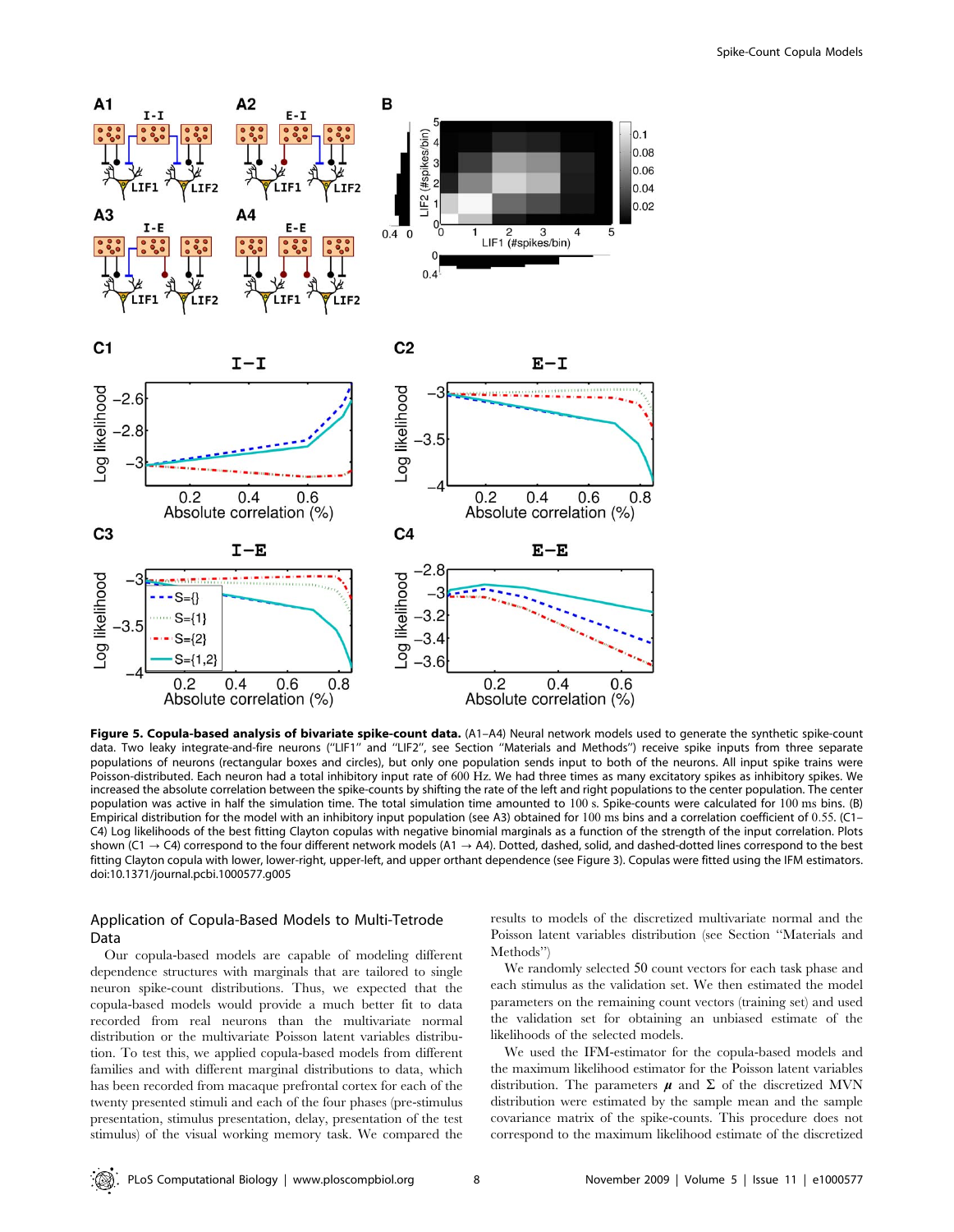distribution. We used it, because the maximum likelihood estimator was too expensive to compute for six neurons. The high computational costs come from the estimation of the CDF of the MVN.

The rate parameter  $\lambda_i$  for the Poisson distribution and negative binomial distribution were estimated via the sample mean. The maximum likelihood estimates for the overdispersion parameter  $v_i$ were computed iteratively by Newton's method.

Figure 6A summarizes the results for the discretized MVN, the Poisson latent variables distribution, and two copula-based distributions with different marginals, the Poisson distribution, and the negative binomial distribution. The negative binomial distribution provided for all four task phases a significantly better fit than the Poisson distribution, the MVN distribution, and the Poisson latent variables distribution. The likelihood for the copulabased models was significantly greater than for the discretized MVN model  $(p=2.10^{-14}$ , paired-sample Student's t test over



Figure 6. Log likelihoods of the best fitting MVN, Poisson latent variables, and copula-based models for the validation set. (A) Log likelihoods for the discretized multivariate normal distribution (circles), the multivariate Poisson latent variables distribution (crosses), the best fitting copula-based model with Poisson (squares), and with negative binomial marginals (diamonds). The figure shows the log likelihoods averaged over all 20 different stimuli, but separately for the pre-stimulus, sample stimulus, delay, and test stimulus phase of the memory task. For the best fitting copula, we considered all the copula families shown in B. AMH denotes the Ali-Mikhail-Haq family, FGM the Farlie-Gumbel-Morgenstern family (see Table 1). For the  $2<sup>nd</sup>$  order model of the FGM family we set all but the first 2 parameters to zero, therefore leaving only parameters for pairwise interactions. In contrast, for the 3<sup>rd</sup> order model we set all but the first  $\begin{pmatrix} d \\ 2 \end{pmatrix}$ 2  $+\left(\begin{matrix} d \\ 2 \end{matrix}\right)$ 3 bons. in contrast, for the 3 bodget model we set all but<br> $\begin{pmatrix} d \\ q \end{pmatrix}$  parameters to zero. (B) Difference between the log likelihood of a model with independent spike-counts and negative binomial marginals (''ind. model'') and the log likelihoods of the best fitting representatives of the different copula-based models shown in the legend. Negative binomial marginals were used. Data was again averaged over the 20 different stimuli. doi:10.1371/journal.pcbi.1000577.g006

stimuli) and the Poisson latent variables model  $(p=1.10^{-5})$ . Moreover, the likelihood for the negative binomial marginals was even greater than that for the Poisson marginals ( $p=0.0003$ ). Thus, the copula-based approach provided models that were indeed superior for the data at hand. Moreover, the additional flexibility of the negative binomial marginals improved the fit significantly.

We applied different copula families to examine the importance of the dependence structure for the model fit. Figure 6B shows an evaluation of the different copula families with different dependence structures for the best fitting marginal, which was the negative binomial distribution. The model based on the Clayton copula family provided the best fit. The fit was significantly better than for the second best fitting copula family  $(p=0.0014)$ , the Gumbel family. In spite of having more parameters, the FGM copulas performed worse. However, the FGM model with third order interactions fitted the data significantly better than the model that included only pairwise interactions  $(p=0.0437)$ .

The best fitting copula-based model, the Clayton copula, is characterized by a lower tail dependence. Apart of the Gumbel family, the other families that we applied so far do not model orthant dependencies. To check whether other orthant dependencies would improve the fit, we applied the flashlight transformation and we transformed the Clayton copula tail towards all corners of the six dimensional hyper cube. The results are shown in Figure 7. The standard Clayton copula with lower tail dependence had the significantly highest value of the log likelihood on the validation set indicating that the empirical spikecount distribution has indeed a lower tail dependence. The second highest peak was reached by the Clayton survival copula. The central peak corresponded to those transformations that were close to the Clayton and the Clayton survival copulas: sectors 011111 and 100000 (31 and 32 decimal). Thus, a common lower tail dependence was prominent in the data.

We applied mixtures of copulas as described in Section ''The Flashlight Transformation and Mixtures of Copulas'' to check whether there was indeed a prominent common upper tail dependence beside the lower tail dependence in the data. Therefore, we fixed the Clayton copula (which models a lower tail dependence) as the first mixture component and varied the sector of the flashlight transformed Clayton copula for the second mixture component. Figure 7C shows the mean log likelihoods of the mixture models with negative binomial marginals on the same data set used for Figure 7B. All of the mixture models exhibit similar performance. Therefore, the upper tail dependence that we observed for the unmixed model appears to be an artifact of the lower tail dependence.

In summary, we could show that the copula-based approach provided a significant improvement in the goodness of fit compared to the discretized and rectified multivariate normal distribution and the Poisson latent variables distribution. Moreover, the dependence structure alone has a significant impact as well.

#### Appropriateness of Model

Our model consists of two parts: 1) the copula and 2) the marginals. We already analyzed the effect of the copula. In this section we describe the investigation of the marginals. In particular, we are interested in understanding how the goodness of fit is influenced by the marginals. For this purpose we compared the log likelihoods of the Clayton-copula model with Poisson, negative binomial, and empirical marginals fitted to the training set of the sample stimulus presentation phase. The model with empirical marginals was a so-called semiparametric distribution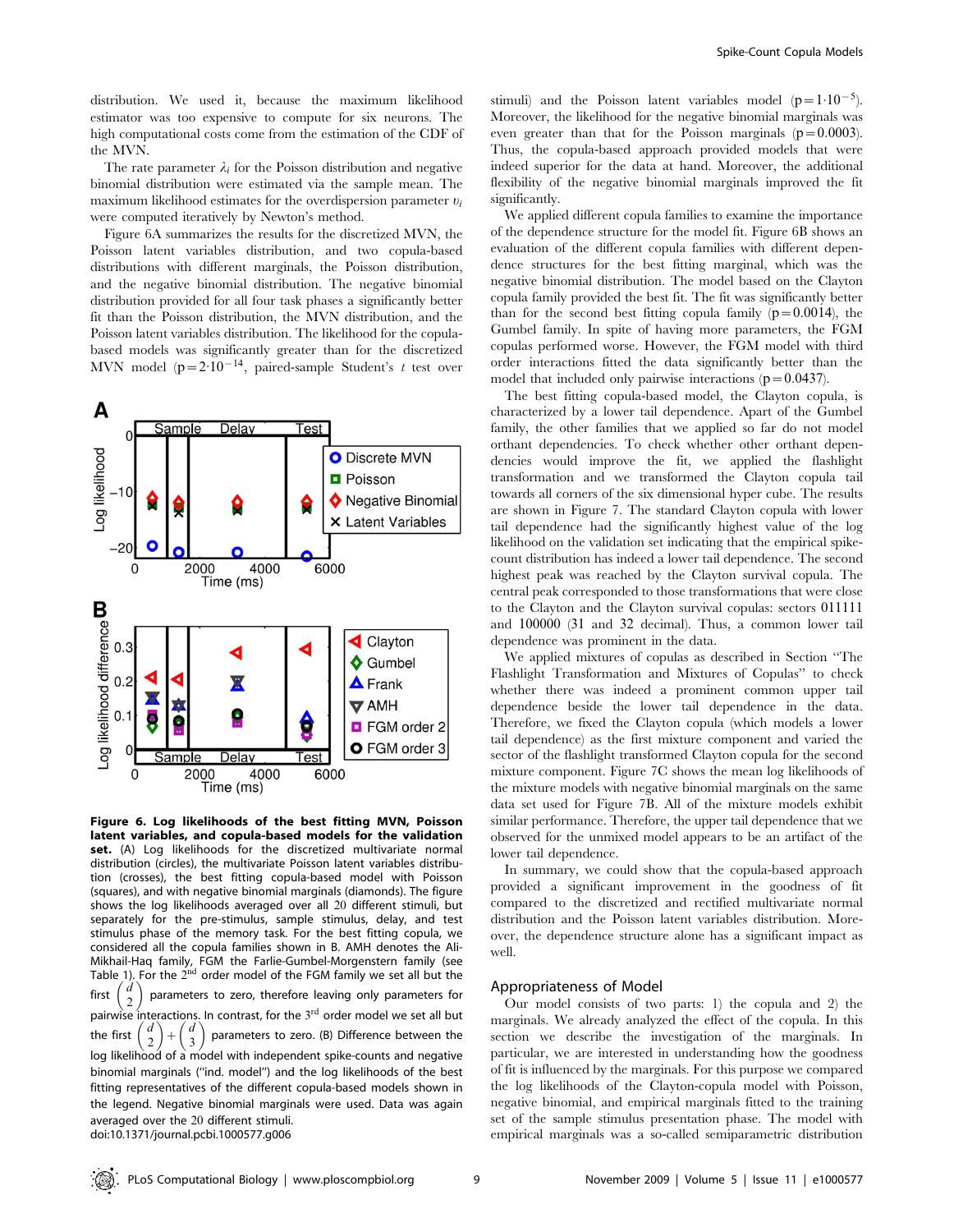

Figure 7. Log likelihoods of different Clayton-copula models transformed using the flashlight transformation. (A) Cartoon indicating the labeling of orthants for the six dimensional space. Each number indicates the orthant, into which the originally lower tail dependence was transformed. (B) Mean log likelihoods on the test interval validation set for all possible flashlight transformed Clayton copulas and negative binomial marginals. The bars mark the standard errors. (C) Mean log likelihoods on the test interval validation set for a mixture of the Clayton copula with all possible flashlight transformed Clayton copulas and negative binomial marginals. doi:10.1371/journal.pcbi.1000577.g007

consisting of a parametric dependence structure (the copula family) and nonparametric marginals. We drew samples from these distributions in order to learn whether the training and validation sets were typical samples from the fitted distributions. For a complex model we expect the likelihood of training samples to be close to the mode of the histogram, while we expect the validation samples to have a much smaller likelihood. Contrary, for a model with small complexity we expect the likelihood of the training samples to be close to the likelihood of the validation samples. When the complexity is too small we expect the likelihoods of the training and the validation samples to be much smaller than the mode of the histogram.

In our setting the most complex model is the one with empirical marginals. Histograms of the log likelihoods for copula models with the three different marginals are shown in Figure 8. For Poisson marginals, the log likelihoods of both the training set and the validation set were much smaller than the log likelihoods of the samples drawn from the fitted distribution. Thus, the Poisson marginals seem to be too simple for a good fit to the data, whereas the negative binomial marginals generalized well in spite of their increased complexity. On the training set the model with the empirical marginals performed best. However, there was a huge discrepancy to the likelihood of the model with empirical marginals on the validation set, whereas the likelihoods of the other two models did not change much. This result can be explained by overfitting. The empirical marginals matched the marginals of the training set perfectly. The empirical marginals of the training set, however, were noisy representations of the true marginals, because of the limited sample size. Hence, a perfect fit is not beneficial when it comes to novel data. In contrast to that, the likelihoods of the models with Poisson and negative binomial marginals were almost equal to the respective likelihoods on the training set. Thus, these models did not suffer from overfitting.

In order to relate these findings to the number of samples in our training set we can compare the number of samples to the estimated number of required samples for the toy example in Section ''Model Fitting''. Figure 6 shows that the log likelihood for the Clayton-copula model deviated from the second best family by  $3/600=0.5%$ . In Section ''Model Fitting'' we showed that for this model 400 samples were sufficient for good estimations of the log likelihood. For the delay phase and for the test stimulus phase, the number of samples varied between 451 and 1743 per stimulus. Therefore, the number of samples was sufficient for these phases. Taken together with the histogram analysis, we found that the model complexity was appropriate for the available amount of data at hand.

#### Information Analysis

We will now show that the copula-based models can be used to measure the short-term information about a stimulus that is encoded by the spike-count dependence structure of the recorded neurons. The first step is to estimate the total information of the spike-count responses. We applied the best fitting copula model, the Claytoncopula model with negative binomial marginals, to estimate the mutual information between stimuli and responses via Monte Carlo sampling (see Section ''Materials and Methods''). Figure 9A shows the estimated mutual information for each of the four task phases. The mutual information was greater during the sample stimulus interval and the test stimulus interval than during the delay interval. Therefore, a stimulus presentation evoked a spike-count response which instantly encoded information about the stimulus. In the test stimulus phase the dotted line is above the dashed line, so the spikecounts coded more information about the sample stimulus that was previously presented than about the test stimulus.

Figure 9B shows the information estimate  $\Delta I_{shuffled} = I - I_{shuffled}$ , normalized to the mutual information  $I$  that is shown in Figure 9A. The dependence structure carried between 6% and 12% of the mutual information. During the test stimulus interval the dependence structure encoded almost twice as much information about the test stimulus as about the sample stimulus that was previously presented.

## Discussion

We developed a framework for analyzing the noise dependence of spike-counts and used synthetic data from a model of leaky integrate-and-fire neurons to derive interpretations for different dependence structures. Applying the framework to our data from the macaque prefrontal cortex we found that: (1) copula-based models with negative binomial marginals rather than the multivariate normal distribution or the Poisson latent variables distribution are appropriate models of spike-count data for short time intervals; (2) the dependence structure encodes between 6%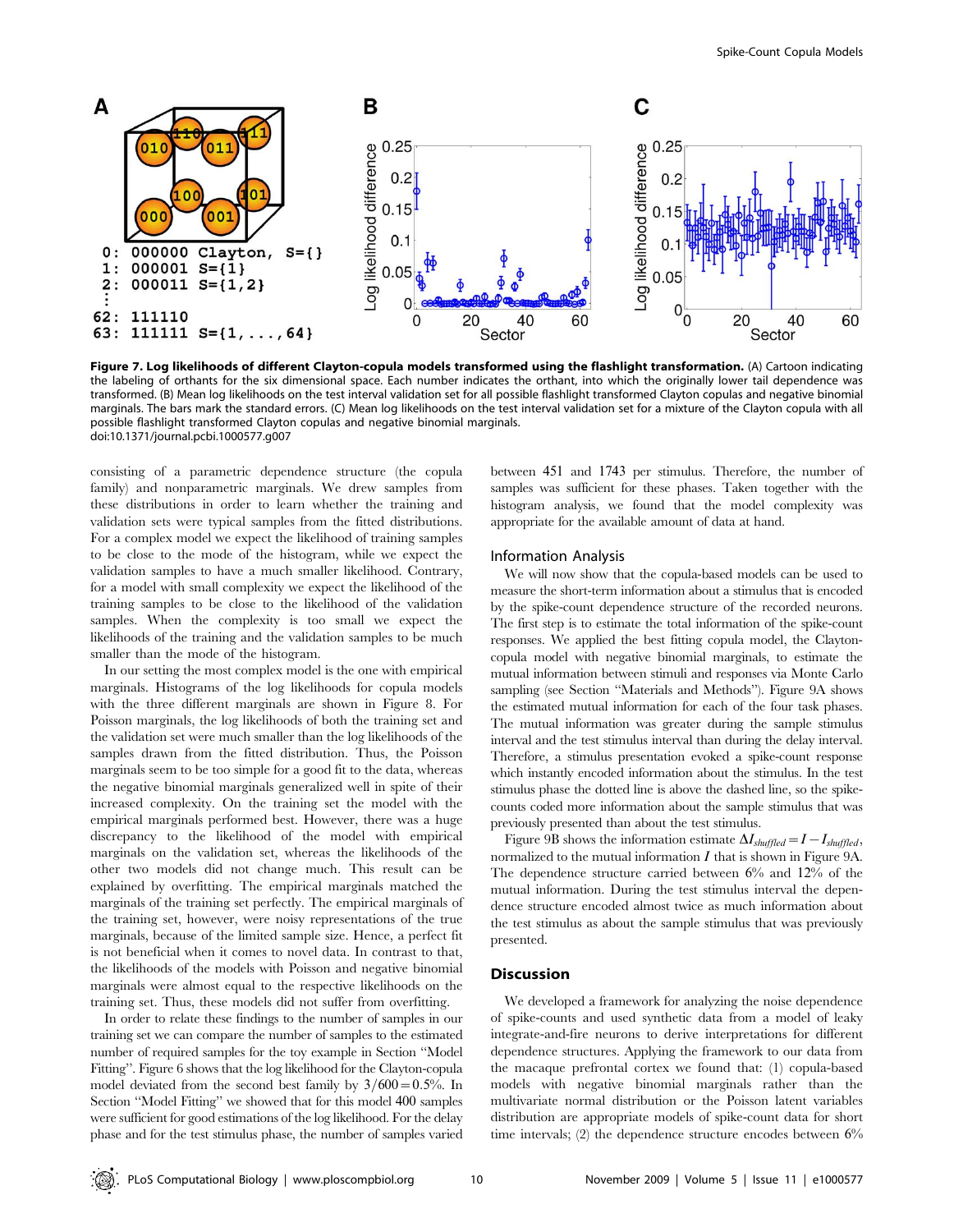



Figure 8. Distribution of log likelihoods from models fitted to data from the sample stimulus phase. The Clayton-copula model with different marginals was used. A histogram of 100 samples is shown where each sample represents an average over 50 spike-count vectors. The solid line corresponds to the log likelihood of the training set whereas the dashed line corresponds to the log likelihood of the validation set. (A) Model with Poisson marginals. (B) Model with negative binomial marginals. (C) Model with empirical marginals. doi:10.1371/journal.pcbi.1000577.g008

and 12% of the mutual information about the presented stimuli; (3) the amount of data required for a good likelihood estimation is present in our data set; and (4) a lower tail dependence between all neurons is present in the data and can be explained by common inhibitory input.

The copula approach has many advantages compared to previous models. Recently, the Ising model gained a lot of attention in neuroscience [4,27]. This model is a maximum entropy model of binary variables called spins that have only pairwise interactions [28]. The model is applied to the neuroscience setting by binning spike trains into very short time intervals such that at most one spike falls into each bin. The spin for that bin then indicates whether or not a spike was



Figure 9. Monte Carlo estimates of the mutual information between stimuli and responses. The estimation is based on the Clayton-copula model with negative binomial marginals. The Monte Carlo method was terminated when the standard error was below  $5 \cdot 10^{-4}$ . The sample stimulus was presented in phase two, whereas the test stimulus was presented in phase four. For the test stimulus phase, the estimation was performed twice: for the sample stimulus that was previously presented (dashed line) and for the test stimulus (dotted line). (A) Estimated mutual information based on IFM parameters determined on the training set for each of the task phases (prestimulus, sample stimulus, delay, and test stimulus). (B) Estimated information increase that is due to the dependence structure. The mutual information  $I_{shuffled}$  of the model with independent spike-counts and negative binomial marginals was subtracted from and normalized to the mutual information  $I$  of the Clayton-copula model with negative binomial marginals.

doi:10.1371/journal.pcbi.1000577.g009

present. Using this model pairwise interactions between simultaneously recorded neurons can be modeled [4]. The Ising model is a special case of a more general class of nested maximum entropy models [29]. Other models in this class can be used to model higher order interactions between neurons. Nevertheless, an independence assumption for subsequent bins is necessary due to the limited number of samples present in typical neuroscience settings. Therefore, the marginal spikecounts of individual neurons will be binomial distributed. The variance of this distribution is always smaller than its mean which is a severe disadvantage of this model class. The copula approach on the other hand can model arbitrary marginals.

Another class of models are doubly stochastic models where some parameters of the data distribution are themselves random variables. The doubly stochastic Poisson point process presented by Krumin and Shoham belongs to this class [30]. For such models the marginal distributions change whenever the dependence is modified. It is thus very hard to disentangle the effects of the dependence structure from the effects of the marginals.

In contrast to the multivariate normal distribution and the multivariate Poisson latent variables distribution the copula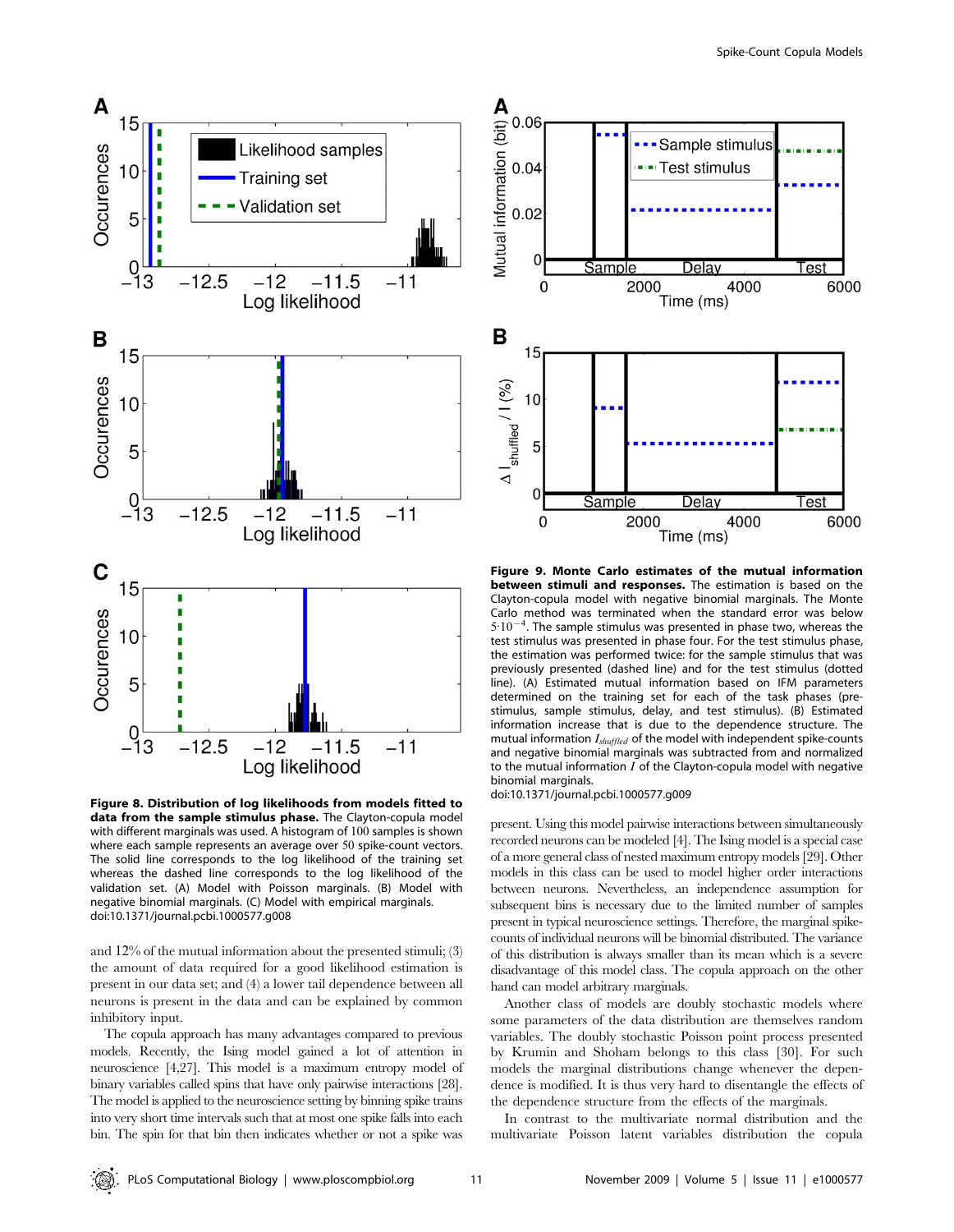approach can be used to model arbitrary marginal distributions that are appropriate for the data at hand. The marginal distributions can therefore be discrete without any mass on the negative axis and with variance greater than the mean. We compared the fits of negative binomial marginals to Poisson and empirical marginals and found that only the negative binomial marginals provided a reasonable fit to the data. Contrary to the Poisson marginals, the negative binomial marginals were complex enough such that likelihoods of samples from the model were consistent with the likelihood of the data. Moreover, the negative binomial marginals did not suffer from overfitting as did the empirical marginals. We conclude that the negative binomial marginals are appropriate to describe the spike-counts recorded from the prefrontal cortex.

The dependence structure of the copula approach is flexible. Higher order interactions can be parametrized separately if desired. Furthermore, in contrast to the multivariate Poisson latent variables distribution, negative correlations can be modeled as well. Another advantage of the copula approach is that it is modular in the sense that the copula family used for the data analysis can be easily exchanged by another family. Many different copula families exist, each representing and parameterizing different properties of the dependence structures. Thus, it is easy to test for different properties of a distribution. Specific examples are the Clayton and Gumbel families. These families have lower and upper tail dependencies, respectively. Lower and upper tail dependencies can arise from common input populations with inhibitory and excitatory projections, respectively. By deriving the flashlight transformation we could construct additional families that account for combinations of inhibition and excitation.

When applying the flashlight transformation to the data from the prefrontal cortex, we found that the unmodified Clayton family provided the best fit to the test data. Therefore, a common lower tail dependence to all neurons is present in the data. One explanation is a common input population whose projections are mostly inhibitory to all the analyzed neurons. Two types of common inhibitory sources are possible: (1) A local source of inhibitory input such as common interneurons. (2) Another area projecting to the prefrontal cortex. It was found that interneurons have a reach of no more than a few hundred micrometers whereas the inter-tetrode distance was 500 micrometers. Thus, it is unlikely that a population of common interneurons inhibits all the stimulus specific neurons that we recorded from. Another area, therefore, is more likely to be the source of the common inhibitory input. One possibility could be the ventral tegmental area (VTA). In the rat cortex it was found that the VTA exerts a direct inhibitory influence on the PFC. In a study 77% of 225 recorded PFC neurons were inhibited as a result of VTA stimulation [31]. Moreover, the VTA is thought to be a central component of the reward system [32] which is essential for a memory task. Our analysis provides evidence for such an influence based on the spike-count statistics.

The second best fit was achieved by the Clayton survival family. One explanation for this result is provided by an upper tail dependence between all neurons in addition to the stronger lower tail dependence. We applied mixtures of copulas to elucidate this issue and found that a mixture of the Clayton and Clayton survival family did not provide the best fit out of all mixtures of the Clayton family with a Clayton flashlight transformation. At first sight it is puzzling that the upper tail dependence seems to disappear when mixed with the lower tail dependence. However, the Clayton copula and the Clayton survival copula have their dependence along the same line in the six dimensional space that is spanned by the neuronal spike-counts, though predominantly at different ends of this line. Hence, the Clayton survival family can capture some

of the dependence that is inherent to the Clayton family. We conclude that the prominence of the upper tail dependence that was observed for the unmixed model is an artifact of the lower tail dependence component.

The results show that important properties of dependence structures such as tail dependencies arise very naturally in simple input scenarios, and that the copula approach can be used to construct generative models that are capable of capturing these aspects of this underlying connectivity. In principle, copula-based models can be used to guide reconstructions of functional connectivity, but this topic is outside the scope of this study. If the reader is interested in detailed reconstruction of functional connectivity we recommend the studies in [33–35] as a starting point.

We could show that there is important information represented in the dependence structure which has been ignored in studies reporting only the correlation coefficient. Based on the flashlight transformation we could derive novel copula families with interesting interpretations for neuroscience: the statistical dependence gives insight into possible connections of the underlying network. Other copula families might be applicable to investigate different properties of the network.

We could also show that the Gaussian distribution is not an appropriate approximation of the spike-count distribution of short time intervals. Yet, many studies applied this approximation in their investigations. Therefore, these studies should be reassessed with respect to their validity for short-term coding.

We also compared the copula-based approach to the multivariate Poisson latent variables distribution. In terms of spike-counts this model corresponds to previous point process models that account for higher order correlations. The copula-based approach overcomes a number of shortcomings of this distribution, namely the Poisson marginals, the restriction to non-negative correlations and the inflexible dependence structure. We could show that the improvement in the goodness-of-fit is significant.

Taken together, the copula-based approach allows us to model and analyze spike-count dependencies in much more detail than previously applied models. A drawback is the small number of neurons to which the approach can be applied so far. The approach is computationally too demanding for higher numbers of neurons because the model fitting complexity is exponential in the number of neurons. Approximate inference methods might provide a solution to the computational problem. However, another problem is the number of samples available in typical electro-physiological experiments. We could show that 400 samples are sufficient for six dimensional data with moderate dependence strengths. Nevertheless, the amount of required data increases dramatically for increasing dimensions, i.e. for the number of neurons. A combination with dimensionality reduction techniques might provide a solution to this problem.

## Supporting Information

Text S1 Proof of the theorem that introduces the flashlight transformation for copula families.

Found at: doi:10.1371/journal.pcbi.1000577.s001 (0.08 MB PDF)

#### Acknowledgments

We thank Benjamin Staude for his fundamental advice and the anonymous reviewers for their constructive comments.

#### Author Contributions

Conceived and designed the experiments: MHJM. Performed the experiments: MHJM. Analyzed the data: AO. Contributed reagents/ materials/analysis tools: AO SG KO. Wrote the paper: AO SG KO.